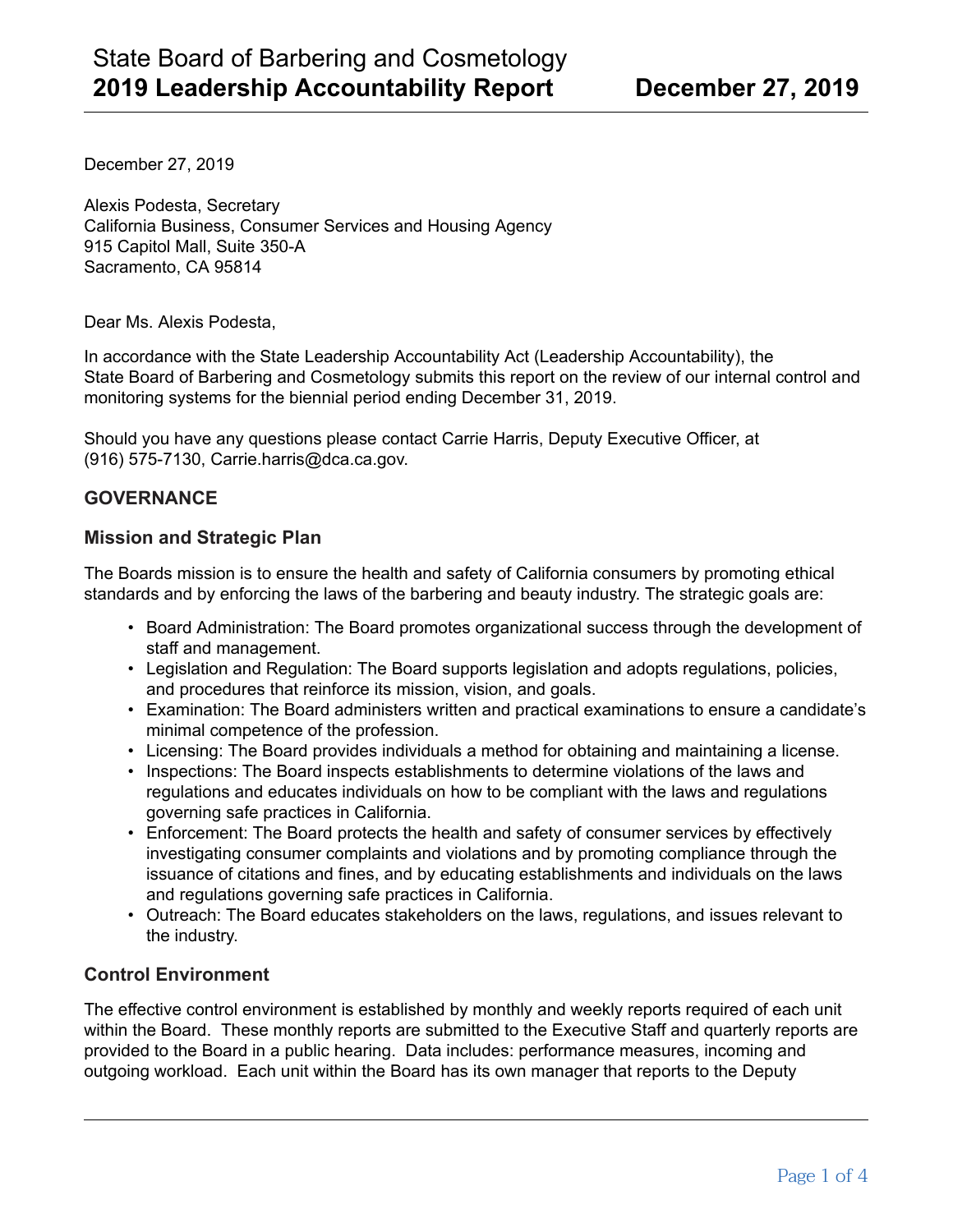Executive Officer, who reports to the Executive Officer.

Board management demonstrate integrity and ethical standards by interacting with staff on a regular basis. Management provides training during staff meetings on the Boards cores values and mission and management participates in this training as well. In addition, management work together as a leadership team and meet monthly to ensure all leaders are working cohesively toward the same mission.

All processes within the Board are documented into procedure manuals. These manuals are maintained and updated regularly. All staff take part in developing procedures and all staff receive monthly updates on the Boards internal controls.

Board management prepare annual appraisals of all staff as well as regular one on one meetings are held individually. Management work with staff to determine their career path and desires for extended learning and makes efforts to provide growth opportunities for staff. In some area's of the board (inspections and examinations) the board has expanded recruitment efforts to vocational schools and community colleges. Management has also established an annual training schedule for mandatory training of customer service and diversity as well as encouraging staff to take other training that they feel would benefit their workload and development. Training schedules are provided to staff on a monthly basis so that they can elect to attend available classes.

# **Information and Communication**

The Board utilizes Breeze for the majority of its reporting processes. Board management receives daily, weekly and monthly reports to monitor progress and timeframes for all units. This data is communicated to Board members and data is also communicated within each unit so that staff are aware of priorities of workload. All units within the Board have monthly staff meetings where workload and trends are discussed. The information that is provided to the Board is also made available on the Boards website and any time new information is added, a note goes out to the Board's e-mail list informing individuals that information has been posted.

# **MONITORING**

The information included here discusses the entity-wide, continuous process to ensure internal control systems are working as intended. The role of the executive monitoring sponsor includes facilitating and verifying that the State Board of Barbering and Cosmetology monitoring practices are implemented and functioning. The responsibilities as the executive monitoring sponsor(s) have been given to: Kristy Underwood, Executive Officer; and Carrie Harris, Deputy Executive Officer.

Management reviews data to ensure that the data being reported is accurate. This is done by reviewing data with staff including manual counts for cross-checking system generate data. The Board is constantly reviewing timeframes to determine if process improvement is available to improve workflow. Staff is also consulted on ways to improve efficiencies. All activities of the Board are monitored in statistical data form.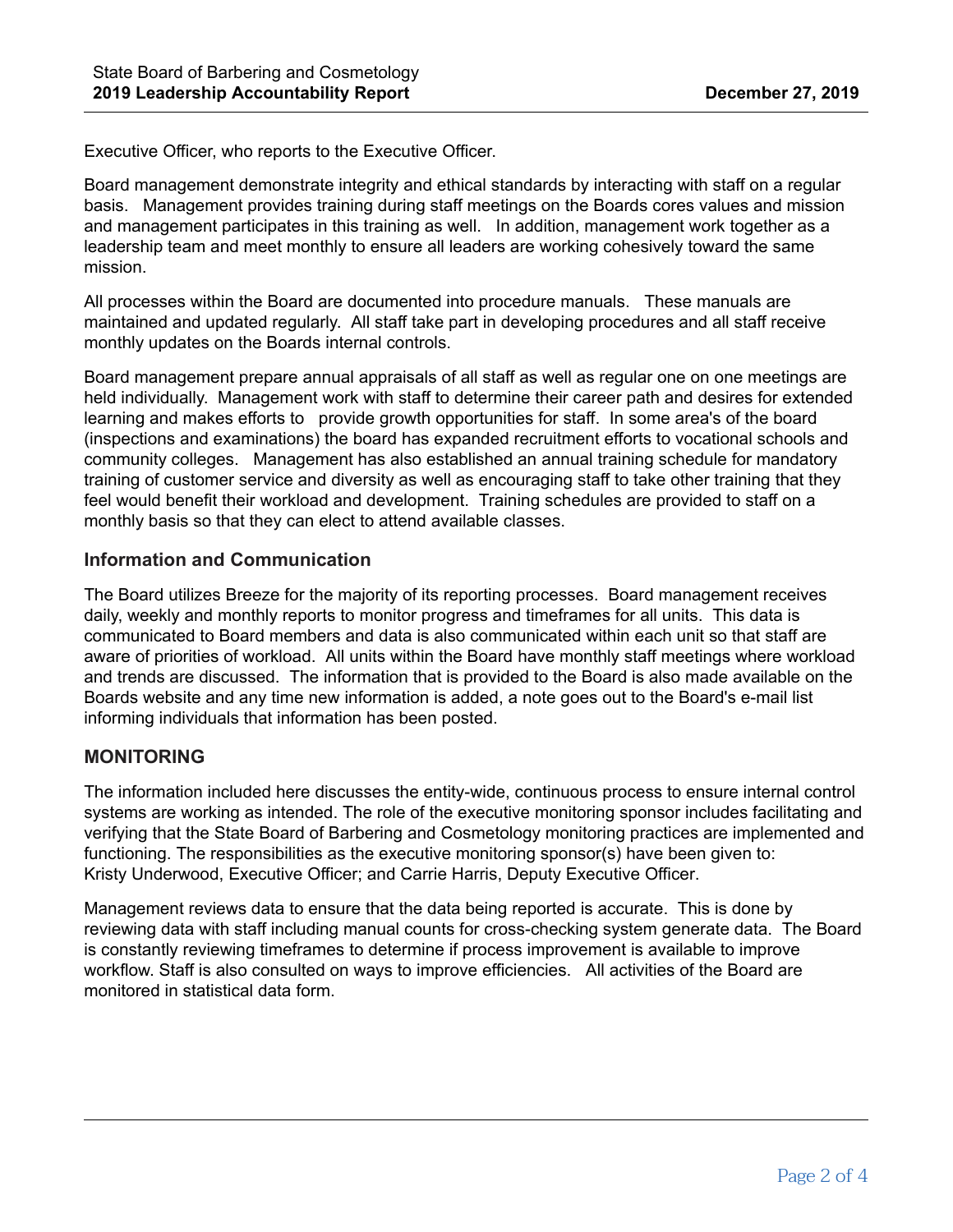# **RISK ASSESSMENT PROCESS**

The following personnel were involved in the State Board of Barbering and Cosmetology risk assessment process: executive management, middle management, and front line management.

The following methods were used to identify risks: brainstorming meetings, and performance metrics.

The following criteria were used to rank risks: potential impact to mission/goals/objectives.

## **RISKS AND CONTROLS**

#### **Risk: Inspector Vacancies**

Inspector positions are hard to fill and therefore business establishments are not being inspected.

### **Control: A**

Collaborate with DCA's human resources staff to evaluate job specifications and make recommendations for changes that will assist with hiring and recruitment.

### **Risk: Regulation Implementation**

The DCA issues licenses, certificates, registrations, and permits in over 250 business and professional categories through 37 regulatory entities comprised of boards, bureaus, committees, a program, and a commission. These 37 entities set and enforce minimum qualifications for the professions and vocations they regulate, which requires them to promulgate regulations.

Prompted by an increase in the number of regulations disapproved by the Office of Administrative Law, in late 2016, the DCA and the Business, Consumer Services and Housing Agency (Agency) changed the process for reviewing regulations. The resulting enhanced scrutiny from the DCA and Agency successfully reduced the number of disapproved regulations because it led to a more thorough examination of regulation packages. But while disapproval rates plummeted, a consequence was lengthened timelines to adopt regulations.

### **Control: Regulation Management**

The Department was authorized in the 2019 Budget Act to hire six attorneys, a senior legal analyst, and a research program specialist II to increase its capacity for developing, reviewing and issuing regulations. The Department's attorneys are being trained by the Office of Administrative Law to review regulations. The Department is also conducting training of all participants in the regulations process to improve regulation packages and timelines. In addition, the Department is developing a department-wide computerized regulation management and tracking system to better track and streamline the review of regulations.

# **CONCLUSION**

The State Board of Barbering and Cosmetology strives to reduce the risks inherent in our work and accepts the responsibility to continuously improve by addressing newly recognized risks and revising risk mitigation strategies as appropriate. I certify our internal control and monitoring systems are